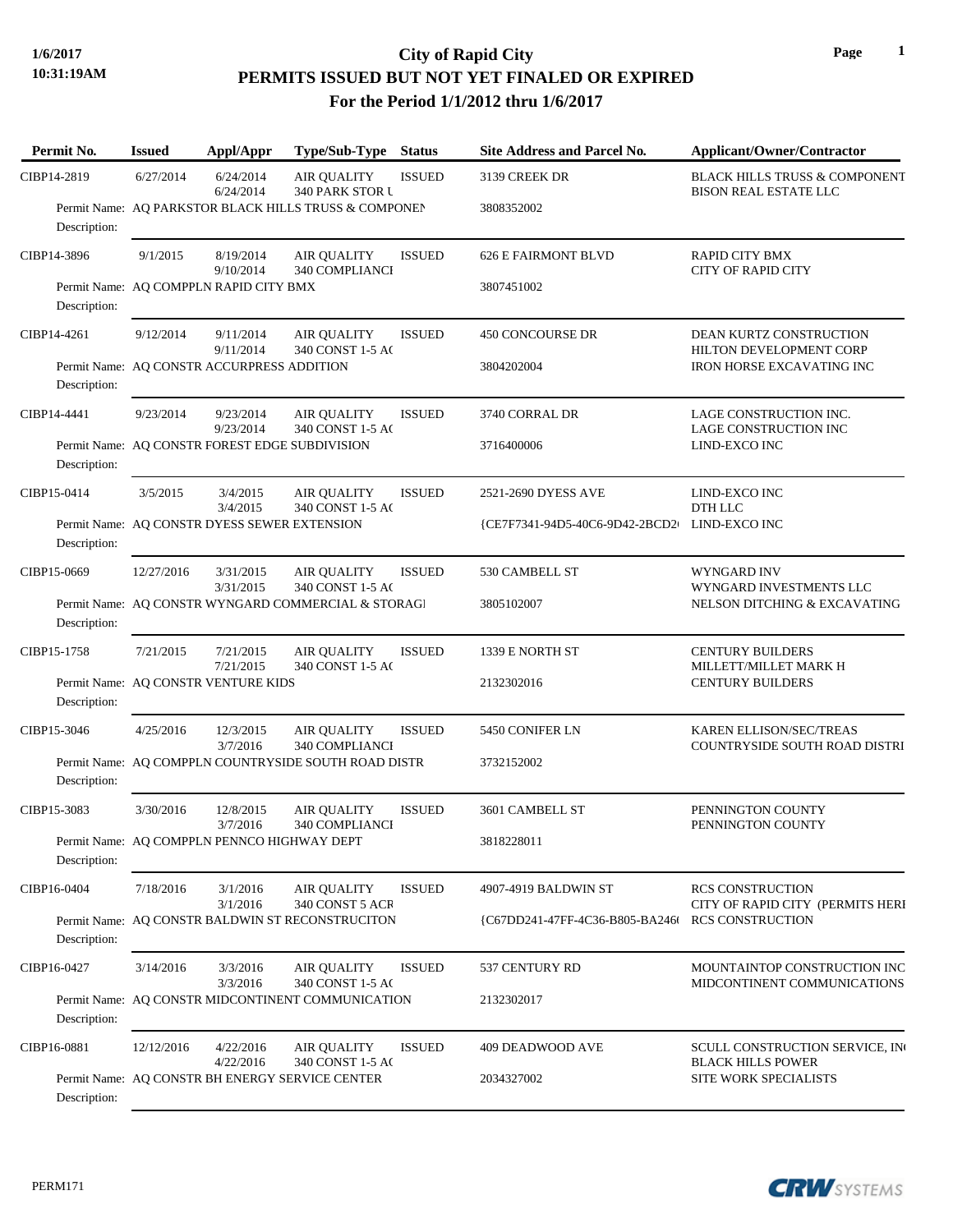### **1/6/2017 City of Rapid City PERMITS ISSUED BUT NOT YET FINALED OR EXPIRED For the Period 1/1/2012 thru 1/6/2017**

| Permit No.   | <b>Issued</b> | Appl/Appr                                      | Type/Sub-Type                                         | <b>Status</b> | Site Address and Parcel No.                         | Applicant/Owner/Contractor                                    |  |
|--------------|---------------|------------------------------------------------|-------------------------------------------------------|---------------|-----------------------------------------------------|---------------------------------------------------------------|--|
| CIBP16-1468  | 7/6/2016      | 6/28/2016<br>6/28/2016                         | <b>AIR QUALITY</b><br>340 CONST 1-5 AC                | <b>ISSUED</b> | 544 CENTURY RD                                      | MOUNTAINTOP CONSTRUCTION INC<br>VISTA VILLAGE LLC             |  |
| Description: |               | Permit Name: AQ CONSTR VISTA VILLAGE           |                                                       |               | 2132303002                                          | <b>JMD EXCAVATING</b>                                         |  |
| CIBP16-1534  | 7/13/2016     | 7/6/2016<br>7/6/2016                           | <b>AIR QUALITY</b><br>340 CONST 1-5 AC                | <b>ISSUED</b> | 2550 TATANKA RD                                     | <b>BLACK HILLS POWER</b><br><b>BLACK HILLS POWER</b>          |  |
| Description: |               |                                                | Permit Name: AQ CONSTR BHP NEMO RD-SCHROEDER RD TRAN  |               | 2022200001                                          | <b>BRINK CONSTRUCTORS</b>                                     |  |
| CIBP16-1535  | 7/6/2016      | 7/6/2016<br>7/6/2016                           | <b>AIR QUALITY</b><br>340 CONST 1-5 AC                | <b>ISSUED</b> | 100-229 E NEVADA DR                                 | <b>RCS CONSTRUCTION</b><br>CITY OF RAPID CITY (PERMITS HERI   |  |
| Description: |               |                                                | Permit Name: AQ CONSTR MAPLE & E NEVADA RECONSTRUCTI  |               | {839E36BC-7A45-46C2-97F2-64AD1{ RCS CONSTRUCTION    |                                                               |  |
| CIBP16-1544  | 7/11/2016     | 7/8/2016<br>7/8/2016                           | <b>AIR QUALITY</b><br>340 CONST 1-5 AC                | <b>ISSUED</b> | 1611 CAREGIVER CIR                                  | RUSHMORE MOTEL DEVELOPMENT I<br>RUSHMORE MOTELDEVELOPMENT I   |  |
| Description: |               | Permit Name: AQ CONSTR HOLIDAY INN EXPRESS     |                                                       |               | 3726302014                                          | <b>LIND-EXCO PERMITS</b>                                      |  |
| CIBP16-1545  | 7/8/2016      | 7/8/2016<br>7/8/2016                           | <b>AIR QUALITY</b><br>340 CONST 1-5 AC                | <b>ISSUED</b> | 500-599 E ELK ST                                    | <b>HILLS MATERIALS CO</b><br>CITY OF RAPID CITY (PERMITS HERI |  |
| Description: |               | Permit Name: AQ CONSTR E ELK ST PAVEMENT REHAB |                                                       |               | {2F898002-5FF1-44F4-99E8-3D262A5 HILLS MATERIALS CO |                                                               |  |
| CIBP16-1666  | 7/22/2016     | 7/22/2016<br>7/22/2016                         | <b>AIR QUALITY</b><br>340 CONST 5 ACR                 | <b>ISSUED</b> | N TURBINE DR                                        | DEAN KURTZ CONSTRUCTION<br><b>BACK PORCH SD LLC</b>           |  |
| Description: |               | Permit Name: AQ CONSTR EDDIE'S TRUCK CENTER    |                                                       |               | 2133227002                                          | <b>IRON HORSE EXCAVATING</b>                                  |  |
| CIBP16-1789  | 8/11/2016     | 8/4/2016<br>8/4/2016                           | <b>AIR QUALITY</b><br>340 CONST 1-5 AC                | <b>ISSUED</b> | <b>MARLIN DR</b>                                    | <b>BHX LLC</b><br>NORTHWEST DISTRICT OF THE WESI              |  |
| Description: |               | Permit Name: AQ CONSTR FIRST WESLEYAN CHURCH   |                                                       |               | 3816303004                                          |                                                               |  |
| CIBP16-1811  | 8/8/2016      | 8/5/2016<br>8/5/2016                           | <b>AIR QUALITY</b><br>340 CONST 5 ACR                 | <b>ISSUED</b> | 5500-5999 SOUTHSIDE DR                              | HIGHMARK INC<br>CITY OF RAPID CITY (PERMITS HERI              |  |
| Description: |               |                                                | Permit Name: AQ CONSTR SOUTHSIDE DRIVE SEWER EXTENSIO |               | {5B21806B-06CC-4245-80AE-B64A49 HIGHMARK INC        |                                                               |  |
| CIBP16-1827  | 8/8/2016      | 8/8/2016<br>8/8/2016                           | <b>AIR QUALITY</b><br>340 CONST 1-5 AC                | <b>ISSUED</b> | 393 DEADWOOD AVE                                    | HILLS MATERIALS CO<br><b>BLACK HILLS POWER</b>                |  |
| Description: |               |                                                | Permit Name: AQ CONSTR BEN FRENCH PLANT PARKING LOT   |               | 2034403003                                          |                                                               |  |
| CIBP16-1919  | 8/16/2016     | 8/16/2016<br>8/16/2016                         | <b>AIR QUALITY</b><br>340 CONST 5 ACR                 | <b>ISSUED</b> |                                                     | ROTH FARMS LLC<br>ROTH FARMS LLC                              |  |
| Description: |               | Permit Name: AQ CONSTR ROTH FARMS GRADING      |                                                       |               | 2128100021                                          | <b>IRON HORSE EXCAVATING</b>                                  |  |
| CIBP16-1954  | 8/18/2016     | 8/18/2016<br>8/18/2016                         | <b>AIR QUALITY</b><br>340 CONST 1-5 AC                | <b>ISSUED</b> | 3300 BENNETT RD                                     | <b>FLACK TRUCKING</b><br><b>SCHAMBER REV TRUST THEODORE '</b> |  |
| Description: |               |                                                | Permit Name: AQ CONSTR SCHAMBER PIT BENNETT RD GRADIN |               | 2123300003                                          |                                                               |  |
| CIBP16-1956  | 8/23/2016     | 8/18/2016<br>8/18/2016                         | <b>AIR QUALITY</b><br>340 CONST 1-5 AC                | <b>ISSUED</b> |                                                     | SCULL CONSTRUCTION SERVICE, IN<br>TPI PROPERTIESLLC           |  |
| Description: |               | Permit Name: AQ CONSTR KILOWATT ELECTRIC       |                                                       |               | 3820202002                                          |                                                               |  |

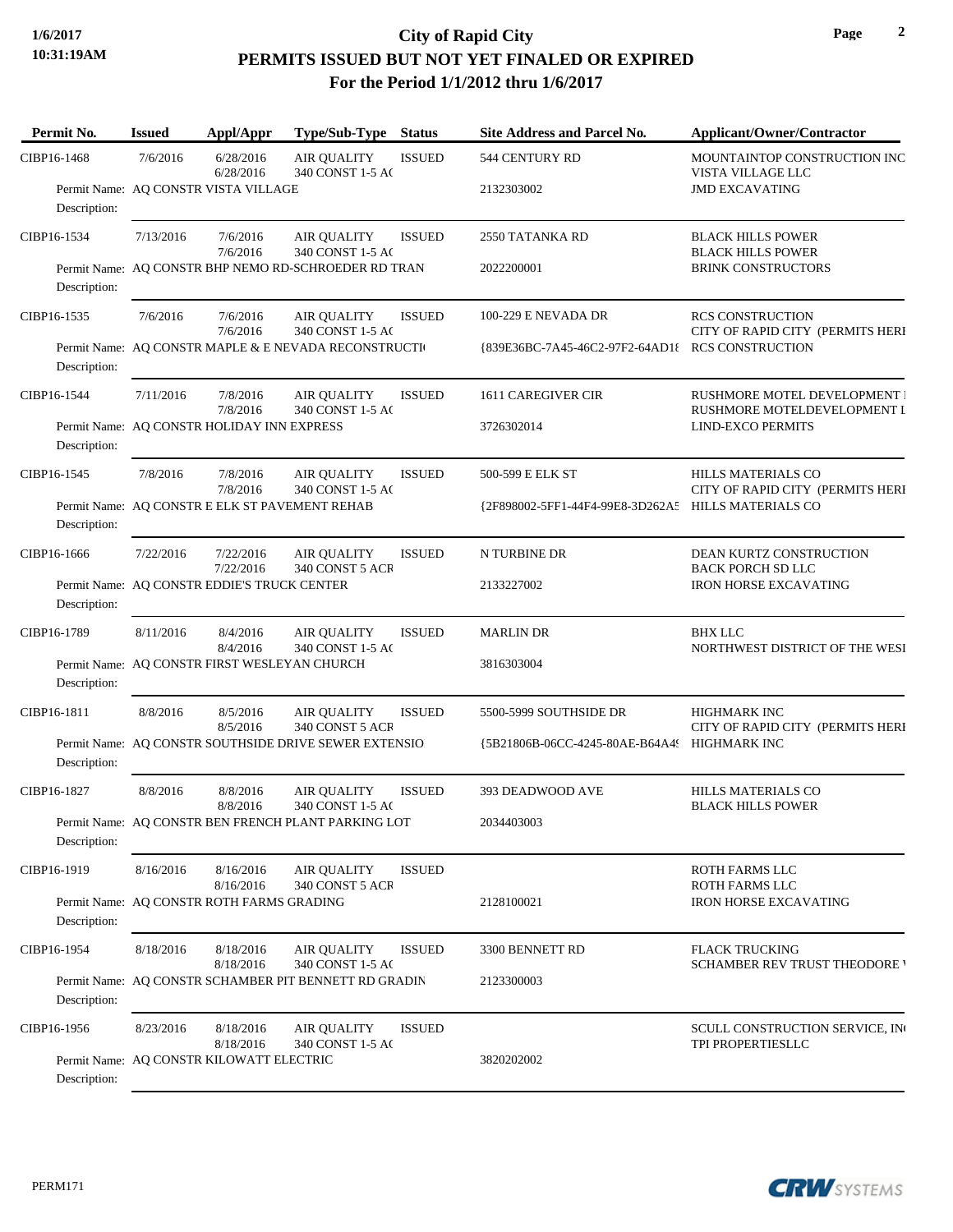### **1/6/2017 City of Rapid City PERMITS ISSUED BUT NOT YET FINALED OR EXPIRED For the Period 1/1/2012 thru 1/6/2017**

| Permit No.   | <b>Issued</b>                    | Appl/Appr                                             | Type/Sub-Type                                    | <b>Status</b> | <b>Site Address and Parcel No.</b> | <b>Applicant/Owner/Contractor</b>                                |  |  |
|--------------|----------------------------------|-------------------------------------------------------|--------------------------------------------------|---------------|------------------------------------|------------------------------------------------------------------|--|--|
| CIBP16-2209  | 11/16/2016                       | 9/14/2016<br>9/14/2016                                | <b>AIR QUALITY</b><br>340 CONST 5 ACR            | <b>ISSUED</b> | <b>E CATRON BLVD</b>               | LAZY P6 LAND CO INC<br>LAZY P6 LAND CO INC                       |  |  |
| Description: | Permit Name: AQ CONSTR LAZY P6   |                                                       |                                                  |               | 3724400008                         | <b>RCS CONSTRUCTION</b>                                          |  |  |
| CIBP16-2289  | 9/27/2016                        | 9/22/2016<br>9/22/2016                                | <b>AIR QUALITY</b><br>340 CONST 5 ACR            | <b>ISSUED</b> | 7001 S HIGHWAY 16                  | 803 INDUSTRIAL AVE<br><b>BLACK HILLS POWER INC</b>               |  |  |
| Description: |                                  | Permit Name: AQ CONSTR BH CORP CAMPUS                 |                                                  |               | 3727277002                         | 803 INDUSTRIAL AVE                                               |  |  |
| CIBP16-2349  | 10/5/2016                        | 9/29/2016<br>9/29/2016                                | <b>AIR QUALITY</b><br>340 CONST 1-5 AC           | <b>ISSUED</b> | 500 TURBINE DR                     | SECO CONSTRUCTION INC<br><b>RDSS LLLP</b>                        |  |  |
| Description: | Permit Name: AQ CONSTR RPMI      |                                                       |                                                  |               | 3804227004                         | <b>LIND-EXCO PERMITS</b>                                         |  |  |
| CIBP16-2364  | 11/9/2016                        | 9/30/2016<br>9/30/2016                                | <b>AIR QUALITY</b><br>340 CONST 1-5 AC           | <b>ISSUED</b> | 4711-5259 HAINES AVE               | RAPID CONSTRUCTION LLC<br>CITY OF RAPID CITY (PERMITS HERI       |  |  |
| Description: |                                  |                                                       | Permit Name: AQ CONSTR COBALT DR SEWER BYPASS    |               | {09EACA3D-F765-4868-A168-90A09]    | RAPID CONSTRUCTION LLC                                           |  |  |
| CIBP16-2444  | 10/25/2016                       | 10/11/2016<br>10/11/2016                              | <b>AIR OUALITY</b><br>340 CONST 5 ACR            | <b>ISSUED</b> | 2001 SKYLINE DR                    | SCULL CONSTRUCTION SERVICE, IN<br><b>KEVN INC</b>                |  |  |
| Description: | Permit Name: AQ CONSTR KEVN INC  |                                                       |                                                  |               | 3711101001                         | SITE WORK SPECIALISTS                                            |  |  |
| CIBP16-2549  | 10/25/2016                       | 10/19/2016<br>10/17/2016                              | <b>AIR QUALITY</b><br>340 COMPLIANCI             | <b>ISSUED</b> | 4101 DEADWOOD AVE N                | HEAVY CONSTRUCTORS INC<br>HEAVY CONSTRUCTORS INC                 |  |  |
| Description: |                                  | Permit Name: AQ COMPPLN HEAVY CONSTRUCTORS            |                                                  |               | 2021200005                         |                                                                  |  |  |
| CIBP16-2550  | 10/25/2016                       | 10/19/2016<br>10/17/2016                              | <b>AIR QUALITY</b><br>340 COMPLIANCI             | <b>ISSUED</b> |                                    | <b>G AND G INVESTMENTS LLP</b><br><b>G AND G INVESTMENTS LLP</b> |  |  |
| Description: | Permit Name: AQ COMPPLN NEFF PIT |                                                       |                                                  |               | 2134300009                         |                                                                  |  |  |
| CIBP16-2559  | 10/25/2016                       | 10/19/2016<br>10/19/2016                              | <b>AIR QUALITY</b><br>340 COMPLIANCI             | <b>ISSUED</b> | 2400 COMMERCE RD                   | <b>RCS STORAGE LLC</b><br><b>RCS STORAGE LLC</b>                 |  |  |
| Description: |                                  | Permit Name: AO COMPPLN RCS STORAGE                   |                                                  |               | 2027452002                         |                                                                  |  |  |
| CIBP16-2642  | 11/17/2016                       | 10/26/2016<br>10/26/2016                              | <b>AIR QUALITY</b><br>340 CONST 1-5 AC           | <b>ISSUED</b> | 3215 SCHOOL DR                     | SCULL CONSTRUCTION SERVICE, IN<br>HOLIDAY STATIONSTORES INC      |  |  |
| Description: |                                  | Permit Name: AQ CONSTR HOLIDAY STORE E HWY 44         |                                                  |               | 3809128006                         | SITE WORK SPECIALISTS                                            |  |  |
| CIBP16-2643  | 12/20/2016                       | 10/26/2016<br>10/26/2016                              | <b>AIR QUALITY</b><br>340 CONST 5 ACR            | <b>ISSUED</b> | 1400-1499 MOUNT RUSHMORE RD        | <b>COMPLETE CONCRETE</b><br>CITY OF RAPID CITY (PERMITS HERI     |  |  |
| Description: |                                  | Permit Name: AQ CONSTR MT RUSHMORE RD FROM ST JAMES T |                                                  |               | {DC4AF6AC-32D4-4869-942F-0EB3E     | <b>MAINLINE CONTRACTING</b>                                      |  |  |
| CIBP16-2644  | 10/31/2016                       | 10/26/2016<br>10/26/2016                              | <b>AIR QUALITY</b><br>340 CONST 1-5 AC           | <b>ISSUED</b> | 3601 CAMBELL ST                    | <b>RCS CONSTRUCTION</b><br>PENNINGTON COUNTY                     |  |  |
| Description: |                                  |                                                       | Permit Name: AO CONSTR PENN CO HWY OFFICE & SHOP |               | 3818228011                         | RCS CONSTRUCTION                                                 |  |  |
| CIBP16-2713  | 11/4/2016                        | 11/2/2016<br>11/2/2016                                | <b>AIR QUALITY</b><br>340 CONST 1-5 AC           | <b>ISSUED</b> | 1714 CREEK DR                      | <b>VOLT PROPERTIES LLC</b><br>VOLT PROPERTIES LLC                |  |  |
| Description: | Permit Name: AQ CONSTR SWIFTEC   |                                                       |                                                  |               | 3805376006                         | SEMMLER CONSTRUCTION & MANU                                      |  |  |